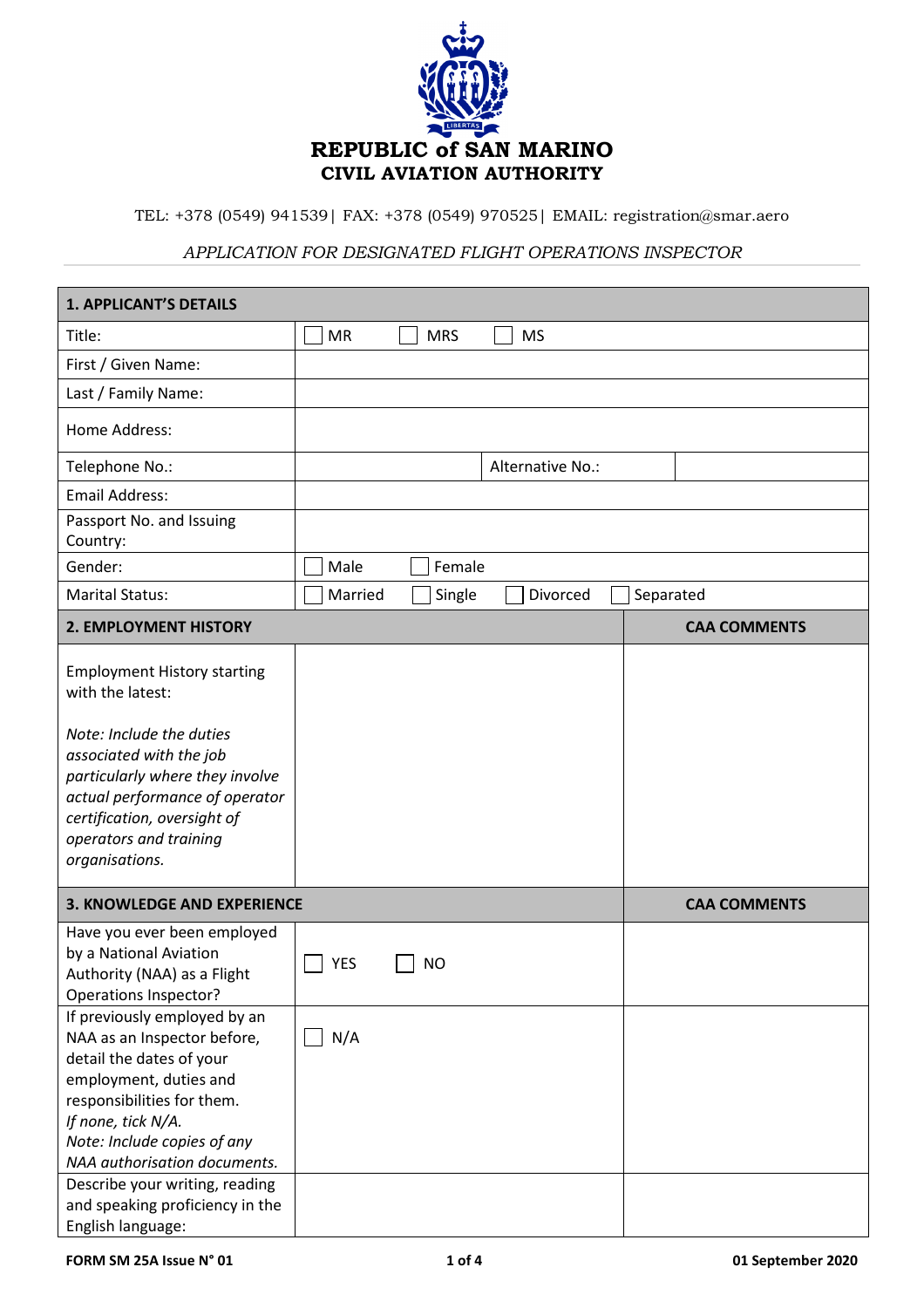| Provide examples of dealing<br>with senior members of<br>organisations in the aviation<br>industry:                                                             |     |  |
|-----------------------------------------------------------------------------------------------------------------------------------------------------------------|-----|--|
| Detail what IT systems you are<br>competent in:                                                                                                                 |     |  |
| Provide details of your<br>knowledge and experience of<br><b>Safety Management Systems:</b><br>Note: Include copies of any<br>associated training certificates. |     |  |
| Provide details of your<br>knowledge of Human Factors:<br>Note: Include copies of any<br>associated training certificates.                                      |     |  |
| Provide details of any<br>experience and involvement<br>certification and oversight of<br>an Air Operation Certification:<br>If none, tick N/A.                 | N/A |  |
| Describe any experience with<br>Cargo Operations:<br>Note: Include copies of any<br>associated training certificates.                                           |     |  |
| Describe any experience of<br>dealing with the operation<br>requirements of relevant parts<br>of operations specifications:                                     |     |  |
| Describe any experience with<br>PBN, RVSM, AWO, EFB, etc.:<br>Note: Include copies of any<br>associated training certificates.                                  |     |  |
| Describe any experience with<br>EDTO:                                                                                                                           |     |  |
| Provide details of any<br>experience on the oversight of<br>training organisations:                                                                             |     |  |
| Provide details of your<br>experiences of Quality<br>Auditing:                                                                                                  |     |  |
| Provide details of any training<br>on Quality Systems and Quality<br>Auditing:                                                                                  |     |  |
| Provide details of any<br>experience in the approval of<br>MELs:                                                                                                |     |  |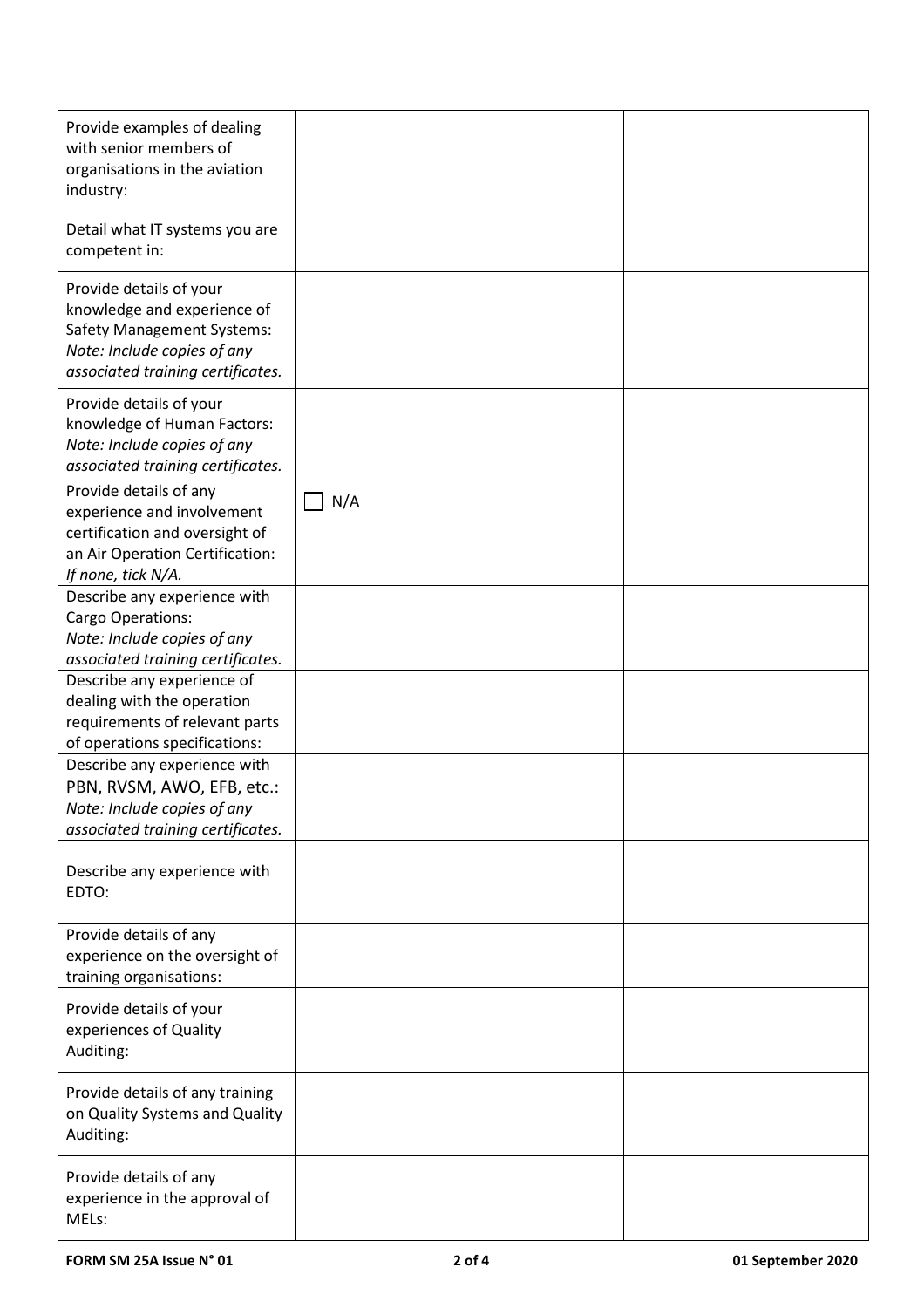| Provide details of any<br>experience of participating in<br>an accident investigation:                                                                                                                   |  |                       |                                |                     |                     |  |  |
|----------------------------------------------------------------------------------------------------------------------------------------------------------------------------------------------------------|--|-----------------------|--------------------------------|---------------------|---------------------|--|--|
| Provide details of any<br>involvement with ICAO 83bis<br>agreements:<br>If none, tick N/A.                                                                                                               |  | N/A                   |                                |                     |                     |  |  |
| <b>4. QUALIFICATIONS</b>                                                                                                                                                                                 |  |                       |                                |                     | <b>CAA COMMENTS</b> |  |  |
| Detail what qualifications you<br>have relevant to the job of<br>being a Flight Operations<br>Inspector:                                                                                                 |  |                       |                                |                     |                     |  |  |
| If you hold, or have held, an<br>ATPL, provide the details and                                                                                                                                           |  | <b>Issuing State:</b> |                                |                     | <b>Expiry Date:</b> |  |  |
| copies of any:                                                                                                                                                                                           |  | <b>Issuing State:</b> |                                | <b>Expiry Date:</b> |                     |  |  |
| If so, provide details on the<br>applicable class of aircraft<br>(aeroplane or helicopter) and<br>type ratings on derivative<br>aircraft (e.g. wide-body or<br>narrow body jet, M/E turbo-<br>prop etc.) |  |                       |                                |                     |                     |  |  |
| 5. SUPPORTING DOCUMENTATION (to be provided electronically)                                                                                                                                              |  |                       |                                |                     |                     |  |  |
| Curriculum Vitae (CV)<br>Passport(s)<br>NAA Authorisation Document(s)<br>Training Certificate(s)<br>Pilot's Licence(s)                                                                                   |  |                       |                                |                     |                     |  |  |
| <b>6. APPLICATION COMPLETION</b>                                                                                                                                                                         |  |                       |                                |                     |                     |  |  |
| Date:                                                                                                                                                                                                    |  |                       | <b>Signature of Applicant:</b> |                     |                     |  |  |
| 7. CAA USE                                                                                                                                                                                               |  |                       |                                |                     |                     |  |  |
| Comments and<br>notes:                                                                                                                                                                                   |  |                       |                                |                     |                     |  |  |
| Date:                                                                                                                                                                                                    |  |                       | Position:                      |                     |                     |  |  |
| Name of<br>CAA Inspector:                                                                                                                                                                                |  |                       | Signature of<br>CAA inspector: |                     |                     |  |  |

*Note: Refer also to Guidance Notes overleaf.*